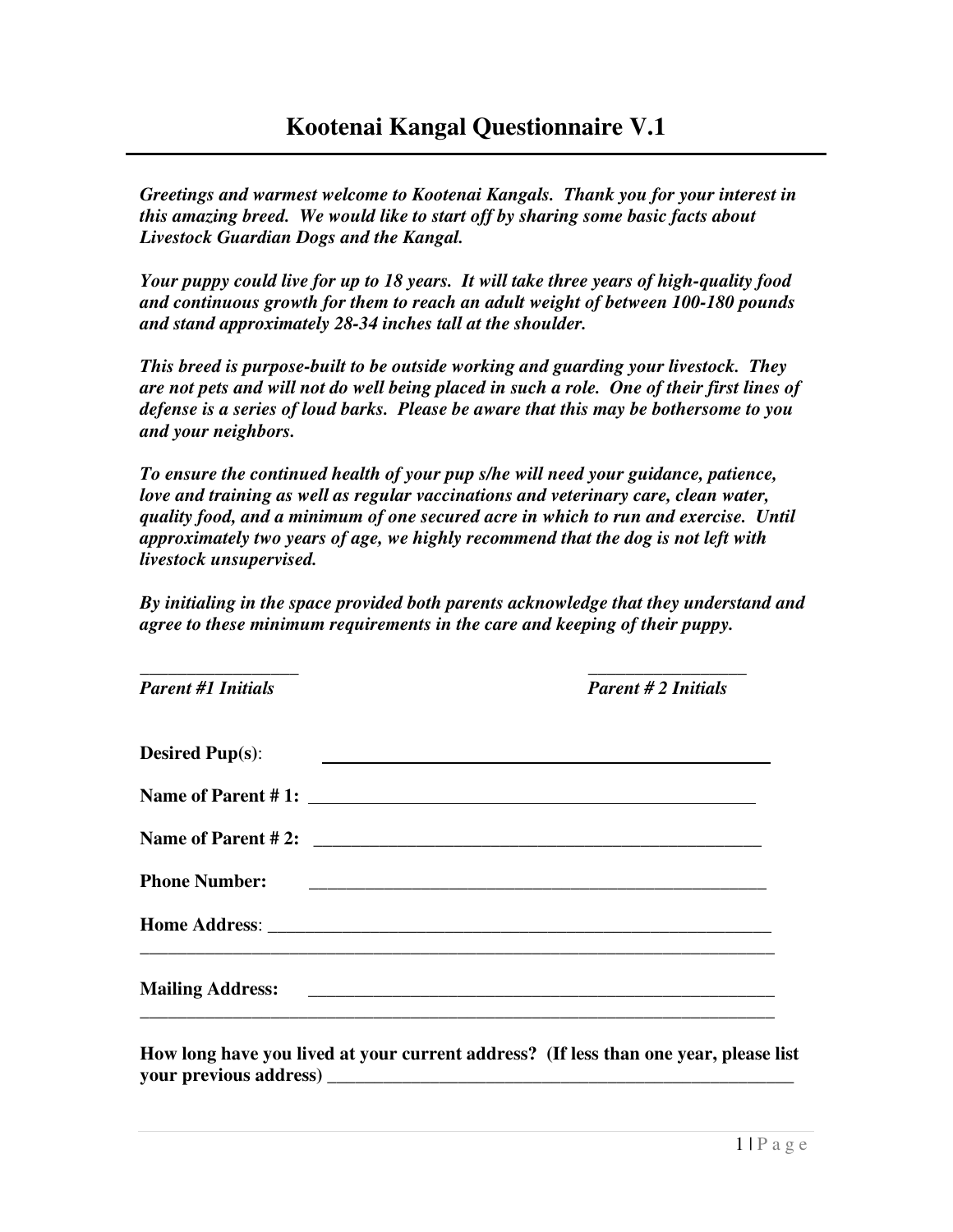**Do you own or rent?** \_\_\_\_\_\_\_\_\_\_\_\_\_\_\_\_\_\_\_\_\_\_\_\_

**If you have children, please list their ages: \_\_\_\_\_\_\_\_\_\_\_\_\_\_\_\_\_\_\_\_\_\_\_\_\_\_\_\_\_\_\_\_\_\_\_** 

**Please share your experience with past and current dog(s), including the breed(s) and the outcome(s) of your relationship.** 

**\_\_\_\_\_\_\_\_\_\_\_\_\_\_\_\_\_\_\_\_\_\_\_\_\_\_\_\_\_\_\_\_\_\_\_\_\_\_\_\_\_\_\_\_\_\_\_\_\_\_\_\_\_\_\_\_\_\_\_\_\_\_\_\_\_\_\_\_\_\_\_\_ \_\_\_\_\_\_\_\_\_\_\_\_\_\_\_\_\_\_\_\_\_\_\_\_\_\_\_\_\_\_\_\_\_\_\_\_\_\_\_\_\_\_\_\_\_\_\_\_\_\_\_\_\_\_\_\_\_\_\_\_\_\_\_\_\_\_\_\_\_\_\_\_** 

**What animals/livestock do you currently have or plan to purchase that your pup will be guarding?** 

**How high is the perimeter fencing on your property? \_\_\_\_\_\_\_\_\_\_\_\_\_\_\_\_\_\_\_\_\_\_\_\_\_\_** 

**\_\_\_\_\_\_\_\_\_\_\_\_\_\_\_\_\_\_\_\_\_\_\_\_\_\_\_\_\_\_\_\_\_\_\_\_\_\_\_\_\_\_\_\_\_\_\_\_\_\_\_\_\_\_\_\_\_\_\_\_\_\_\_\_\_\_\_\_\_\_\_\_** 

Do you have or plan to install electric "hotwire" fencing? Yes No

**\_\_\_\_\_\_\_\_\_\_\_\_\_\_\_\_\_\_\_\_\_\_\_\_\_\_\_\_\_\_\_\_\_\_\_\_\_\_\_\_\_\_\_\_\_\_\_\_\_\_\_\_\_\_\_\_\_\_\_\_\_\_\_\_\_\_\_\_\_\_\_\_** 

**\_\_\_\_\_\_\_\_\_\_\_\_\_\_\_\_\_\_\_\_\_\_\_\_\_\_\_\_\_\_\_\_\_\_\_\_\_\_\_\_\_\_\_\_\_\_\_\_\_\_\_\_\_\_\_\_\_\_\_\_\_\_\_\_\_\_\_\_\_\_\_\_** 

**\_\_\_\_\_\_\_\_\_\_\_\_\_\_\_\_\_\_\_\_\_\_\_\_\_\_\_\_\_\_\_\_\_\_\_\_\_\_\_\_\_\_\_\_\_\_\_\_\_\_\_\_\_\_\_\_\_\_\_\_\_\_\_\_\_\_\_\_\_\_\_\_** 

**How many acres do you own (or rent) that your Kangal will patrol? \_\_\_\_\_\_\_\_\_\_\_\_\_** 

**What predator(s) have you seen in your area?** 

**Please describe where the pup will be kept during the day and at night.** 

**How often is the pup going to be left alone and unsupervised?** 

**Please provide your current veterinarian's contact information for our records. Veterinarian's Name \_\_\_\_\_\_\_\_\_\_\_\_\_\_\_\_\_\_\_\_\_\_\_\_\_\_\_\_\_\_\_\_\_\_\_\_\_\_\_\_\_\_\_\_\_\_\_\_\_ Clinic/Animal Hospital Name \_\_\_\_\_\_\_\_\_\_\_\_\_\_\_\_\_\_\_\_\_\_\_\_\_\_\_\_\_\_\_\_\_\_\_\_\_\_\_\_\_\_ Phone Number \_\_\_\_\_\_\_\_\_\_\_\_\_\_\_\_\_\_\_\_\_\_\_\_\_\_\_\_\_\_\_\_\_\_\_\_\_\_\_\_\_\_\_\_\_\_\_\_\_\_\_\_\_\_** 

**Please provide us with any personal circumstances or potential behavior that could lead to the potential return of your Kangal puppy.** 

**\_\_\_\_\_\_\_\_\_\_\_\_\_\_\_\_\_\_\_\_\_\_\_\_\_\_\_\_\_\_\_\_\_\_\_\_\_\_\_\_\_\_\_\_\_\_\_\_\_\_\_\_\_\_\_\_\_\_\_\_\_\_\_\_\_\_\_\_\_\_\_\_ \_\_\_\_\_\_\_\_\_\_\_\_\_\_\_\_\_\_\_\_\_\_\_\_\_\_\_\_\_\_\_\_\_\_\_\_\_\_\_\_\_\_\_\_\_\_\_\_\_\_\_\_\_\_\_\_\_\_\_\_\_\_\_\_\_\_\_\_\_\_\_\_** 

**\_\_\_\_\_\_\_\_\_\_\_\_\_\_\_\_\_\_\_\_\_\_\_\_\_\_\_\_\_\_\_\_\_\_\_\_\_\_\_\_\_\_\_\_\_\_\_\_\_\_\_\_\_\_\_\_\_\_\_\_\_\_\_\_\_\_\_\_\_\_\_\_ \_\_\_\_\_\_\_\_\_\_\_\_\_\_\_\_\_\_\_\_\_\_\_\_\_\_\_\_\_\_\_\_\_\_\_\_\_\_\_\_\_\_\_\_\_\_\_\_\_\_\_\_\_\_\_\_\_\_\_\_\_\_\_\_\_\_\_\_\_\_\_\_ \_\_\_\_\_\_\_\_\_\_\_\_\_\_\_\_\_\_\_\_\_\_\_\_\_\_\_\_\_\_\_\_\_\_\_\_\_\_\_\_\_\_\_\_\_\_\_\_\_\_\_\_\_\_\_\_\_\_\_\_\_\_\_\_\_\_\_\_\_\_\_\_** 

**Is there anything else you would like us to be aware of when helping to place the right dog with your needs?**